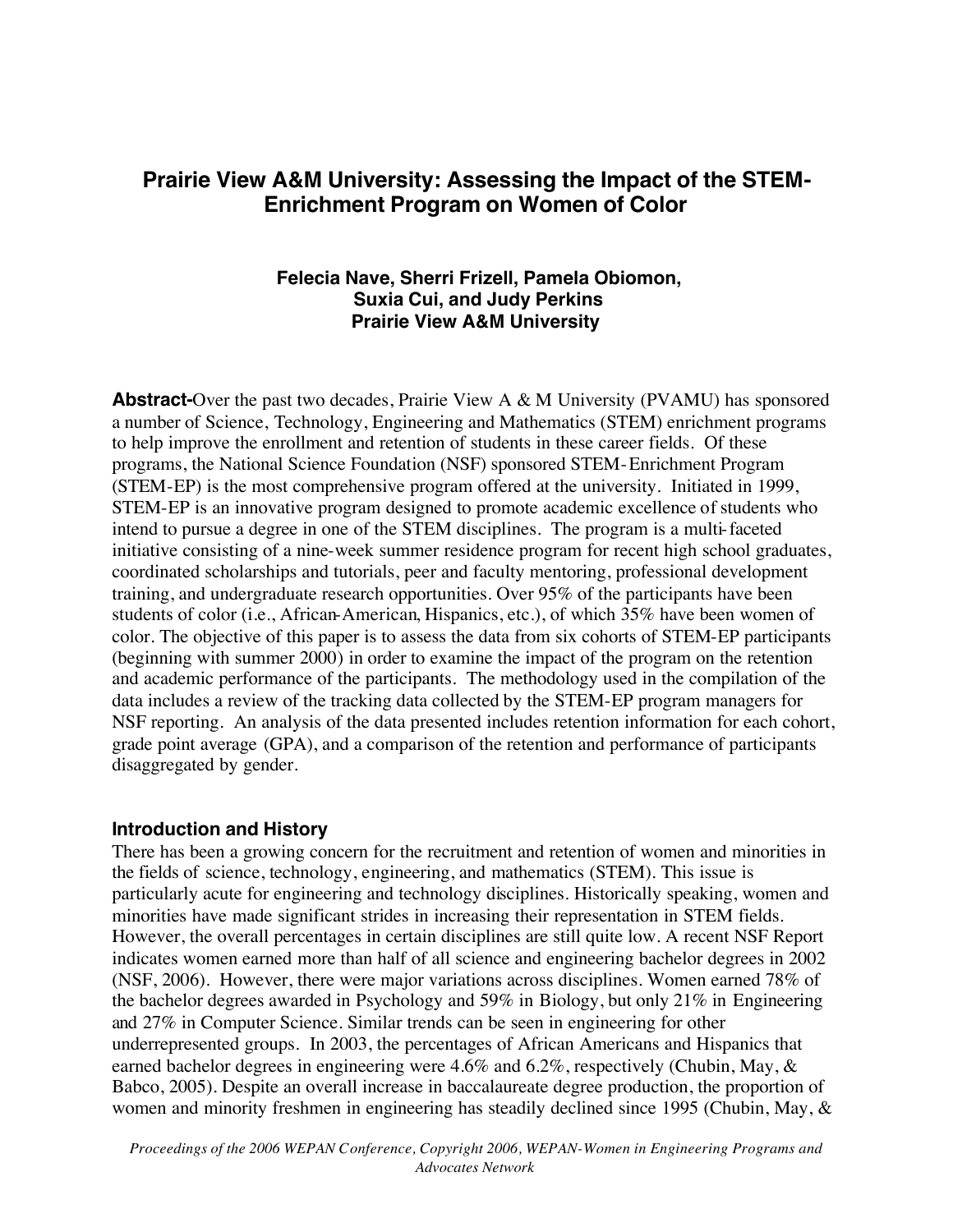Babco, 2005). While the total numbers have been increasing for both groups, the numbers for men and non-minority freshmen have increased at a faster pace. Consequentially, the number of women and minorities entering the engineering and technology workforce is limited. These statistics indicate a very disturbing, but definite reality that is women of color are not adequately represented in the science and engineering profession. The implications of these statistics are monumental. In fact, according to Brainard and Carlin (1997), states that "without access to the decision-making positions in technology, women and other minorities will continue to be denied economic and social power". This issue may have more acute consequences for women of color due to the dual disparities they experience from being both African American and female – disparities that are not typically addressed in most programs.

Moreover, the low percentages of women and minorities in engineering career fields has been partly attributed to inadequate preparation in mathematics and science as well as a lack of knowledge about overall STEM career opportunities. Summer enrichment programs established to increase diversity in higher education are an important element in stimulating underrepresented groups to pursue STEM related fields of study. In an effort to close the gap, Prairie View A & M University (PVAMU), a historically black university, has been successful in tapping a rich community of talented students of color and women by providing them with research and scholarly opportunities to pursue STEM fields of study. For more than three decades, PVAMU has sponsored a number of pre-college and bridge STEM-EPs. Some of these programs have included the Summer Transportation Institute (STI), Minority Introduction to Engineering and Science (MITES), Engineering and Science Concepts Institute (ESCI), and STEM-EP. The College of Engineering (COE) consistently ranks among the top 25 U.S. Universities producing African American engineering graduates. PVAMU is accredited by the Southern Association of College and Schools (SACS). It is also designated as a land grant institution with federal statute and a state-wide special purpose to provide key services to students of diverse ethnic and socioeconomic backgrounds. The university enrollment is 92 % African-American (PVAMU, 1999-2003). The COE at PVAMU has seven Accreditation Board for Engineering and Technology (ABET) accredited programs, namely, Computer Engineering Technology, Electrical Engineering Technology, Electrical Engineering, Mechanical Engineering, Chemical Engineering, Civil Engineering, and Computer Science. In 2004, the COE began a degree program in Computer Engineering which will undergo the accreditation process in 2008.

To date, the NSF sponsored STEM-EP is the most comprehensive academic enrichment program offered at PVAMU. Commenced in 1999, STEM-EP is an innovative initiative to promote academic excellence of students who intend to pursue a degree in one of the STEM disciplines. The objective of this paper is to assess the data from six cohorts of STEM-EP participants (beginning with summer 2000) in order to examine the impact of the program on retention and academic performance of the female participants. The methodology used in the compilation of the data includes a review of the tracking data collected by the STEM-EP program managers for NSF reporting. A statistical analysis of the data presented includes retention information for each cohort, grade point average (GPA), and a comparison of the retention and performance of participants disaggregated by gender.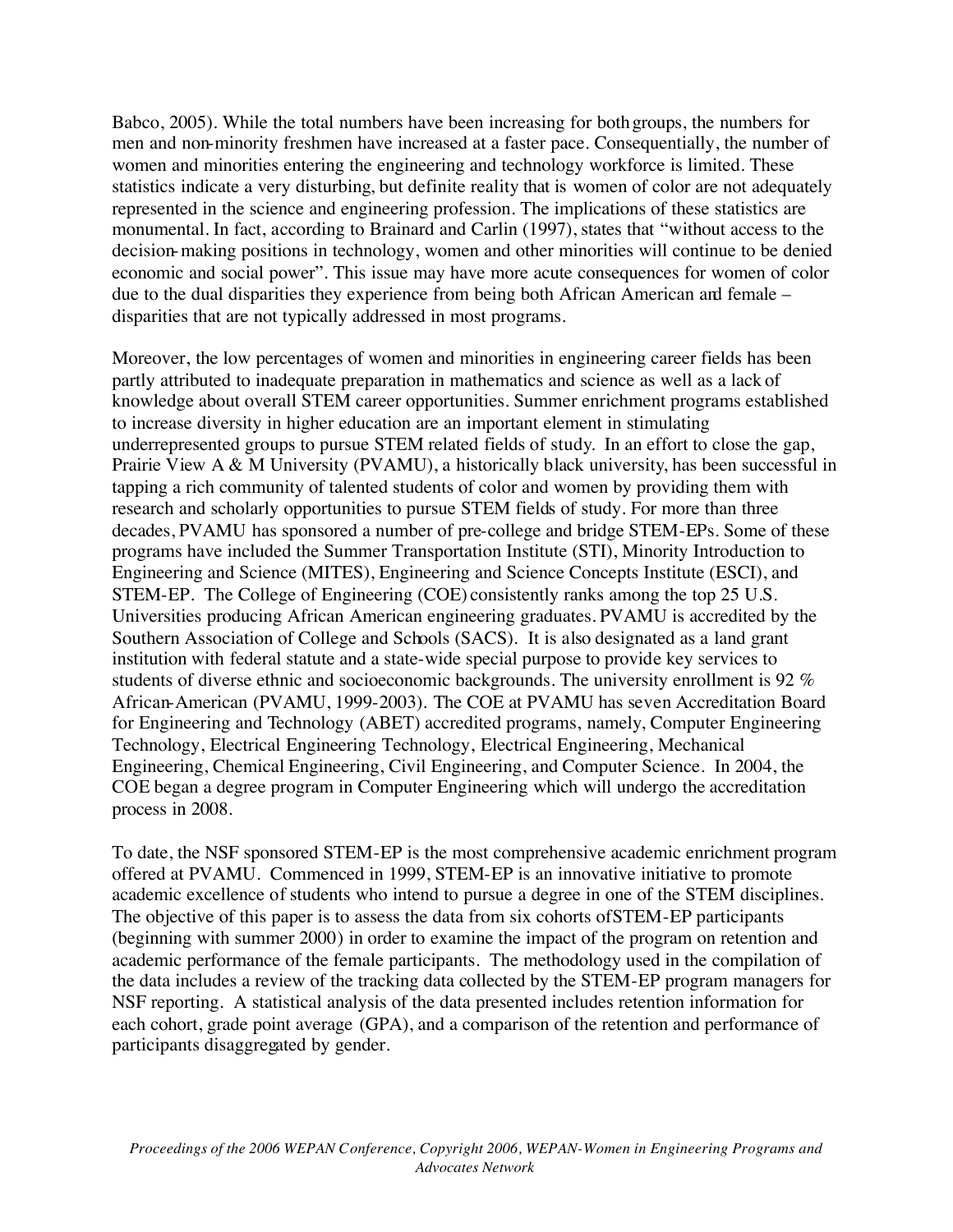# **Description of the Program**

In 1999, NSF awarded PVAMU a five-year grant aimed at significantly increasing the number of students pursuing baccalaureate degrees in science, technology, engineering, and mathematics (NSF,1999). During its original inception, the program was opened to recent high school graduates who were entering college for the first time. Due to the success of the program, the program was refunded in 2004 and expanded to include additional enrichment activities (NSF, 2004). The program was developed to support three major components: (1) recruitment and retention, (2) student development and support, and (3) exodus to graduate schools and the STEM workforce. The original objectives of the program were to:

- Develop and maintain successful recruitment and retention programs for underrepresented groups within the STEM disciplines
- Increase partnerships with high schools, academic institutions, corporations and industrial/government laboratories
- Strengthen the current PVAMU STEM education and research infrastructure
- Ensure students are informed and prepared to transition from high school through the undergraduate curricula to graduate schools and industry
- Complement the HRD Comprehensive Partnership for Mathematics and Science Achievement (CPMSA) at the Beaumont Independent School District

The objectives were expanded to include:

- Increased undergraduate research experiences for STEM disciplines
- Establish university-wide STEM Scholars Program
- Establish a Transfer Student Initiative
- Develop a High School Mathematics Project

STEM-EP is a multi-faceted initiative consisting of a nine-week summer residence program for recent high school graduates; coordinated scholarships and tutorials; peer and faculty mentoring; professional development training; and undergraduate research opportunities. The nine-week summer residence program is a major component of the program and is the focus of this paper. To be admitted to the program, participants must meet the following criteria:

- US citizen
- Minimum high school GPA of 3.0 on a 4.0 scale
- Scholastic Aptitude Test (SAT) scores of 900 or higher or American College Testing (ACT) scores of 19 or higher
- Interest and aptitude in one of the STEM disciplines
- Completion or exemption from the Texas Higher Education Assessment (THEA) Test

## **Data Collection and Analysis**

The STEM-EP tracking system provides a mechanism for measuring retention rates, graduation rates, and academic performance of its participants. The STEM-EP participants were grouped into cohorts and tracked on a yearly basis through graduation. Table 1 provides information on each cohort. This information includes the number of graduates, participants that have left the program, and matriculation data disaggregated by gender. Cohort 1 began its first year in 2000 and has graduated or completed its sixth year; Cohort 2 began its first year in 2001; Cohort 3 began its first year in 2002; Cohort 4 began its first year in 2003; Cohort 5 began its first year in 2004; and Cohort 6 began its first year in 2005 and will be sophomores in the Fall of 2006.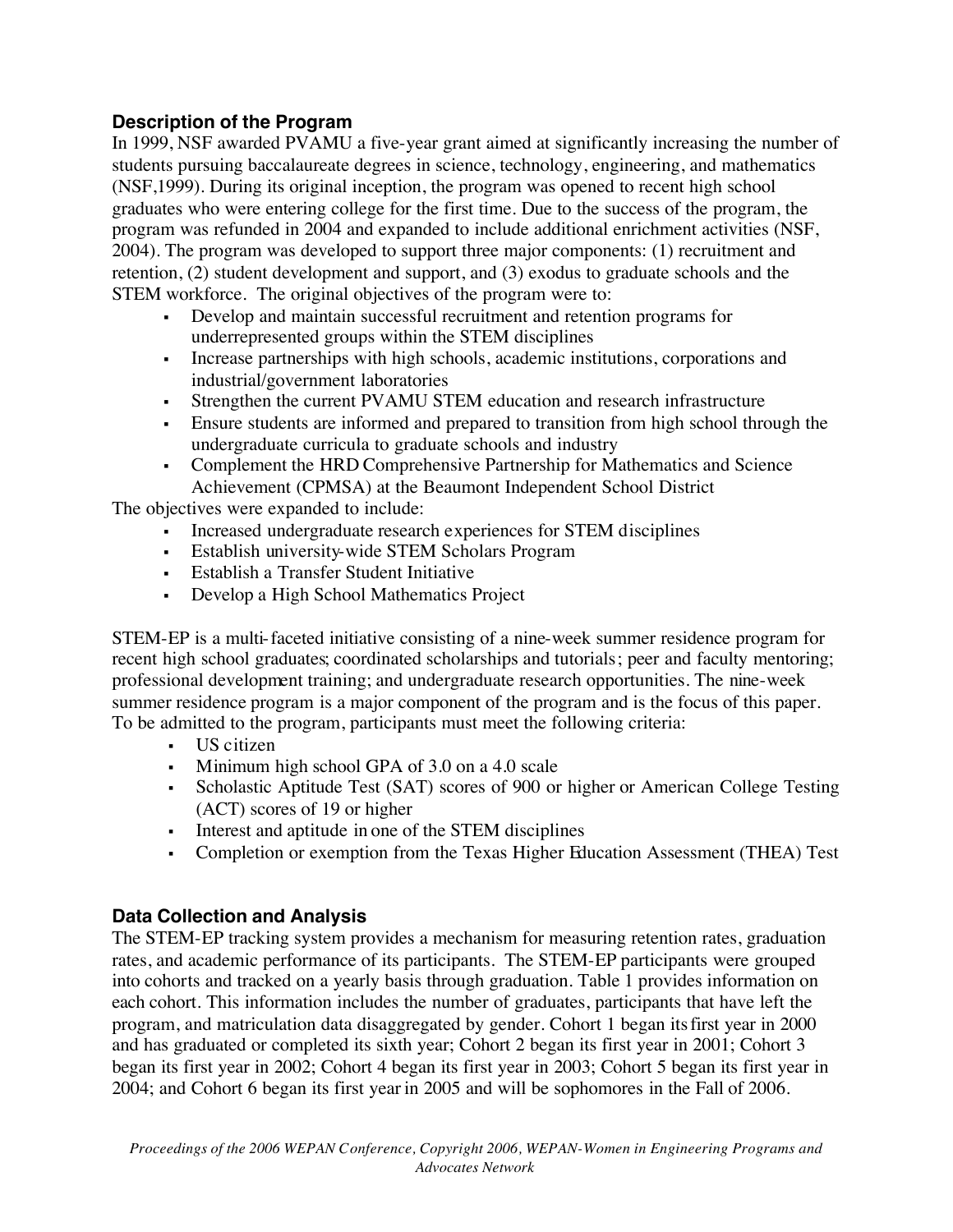Since 2000, the first year retention rate of all participants averaged 97%. The graduation rate for Cohort 1 is 48% with 14% of them still matriculating. The graduation rate for Cohort 2 is 42% with 36% of them still matriculating. Graduation rates for the remaining cohorts were not determined as the majority of these students are still matriculating in the pipeline. Consistently, one-third of the STEM-EP participants have been women of color.

|                 | <b>Male</b><br><b>Graduates</b> | Female<br><b>Graduates</b> | Male<br><b>Attrition</b> | Female<br><b>Attrition</b> | <b>Males</b><br><b>Matriculating</b> | <b>Females</b><br><b>Matriculating</b> |
|-----------------|---------------------------------|----------------------------|--------------------------|----------------------------|--------------------------------------|----------------------------------------|
| Cohort 1        | 22                              | 13                         | 20                       | 8                          | 8                                    | $\overline{c}$                         |
| <b>Cohort 2</b> | 22                              | 12                         | 12                       | 7                          | 16                                   | 13                                     |
| Cohort 3        | 3                               | 5                          | 12                       | 7                          | 20                                   | 8                                      |
| Cohort4         | 3                               | $\overline{4}$             | 16                       | 5                          | 54                                   | 39                                     |
| Cohort 5        | $\mathbf{0}$                    | $\theta$                   | 5                        |                            | 29                                   | 12                                     |
| Cohort 6        | $\boldsymbol{0}$                | $\theta$                   | 3                        |                            | 29                                   | 14                                     |

**Table 1. Cohort Demographic, Retention, Attrition, and Graduation Data.**

Over 95% of the students who participated in STEM-EP enrolled as first-time freshman at PVAMU in the subsequent Fall semester. As shown in Figure 1, of the participants who enrolled at PVAMU, 83% of the participants declared engineering, technology, or computer science as a major, 6% declared mathematics as a major, 4% declared science (chemistry, physics, biology) as a major, and 7% chose other majors.

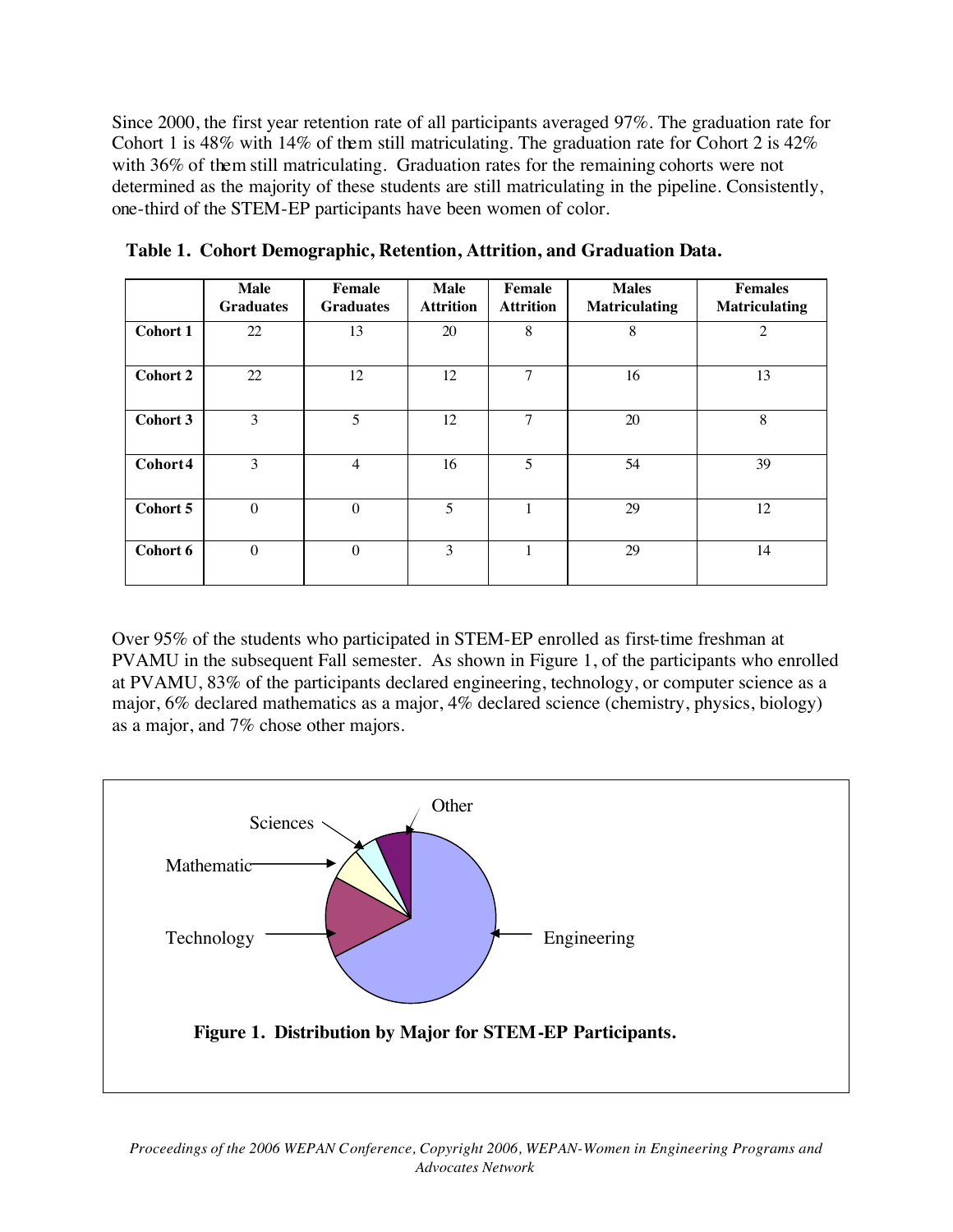Moreover, the academic performance of the cohorts was also examined based on the GPA of each cohort after the first academic year. The freshman year GPA average for the six cohorts has been approximately 3.0. The female participants have consistently performed equivalent to or better than the average GPA for the cohort examined as well as their male peers.



Lastly, the overall retention rate for each cohort is presented in Figure 3. Retention rate calculations included data for both students who have graduated from a STEM discipline as well as those currently matriculating through the pipeline. Note that the retention rates for the last three cohorts are higher and represent participants who are still early in their academic program. Also, it has been observed that the first two years are the most critical years for retaining students and it is encouraging that Cohorts 2 and 3 still show high retention rates after the sophomore and junior years.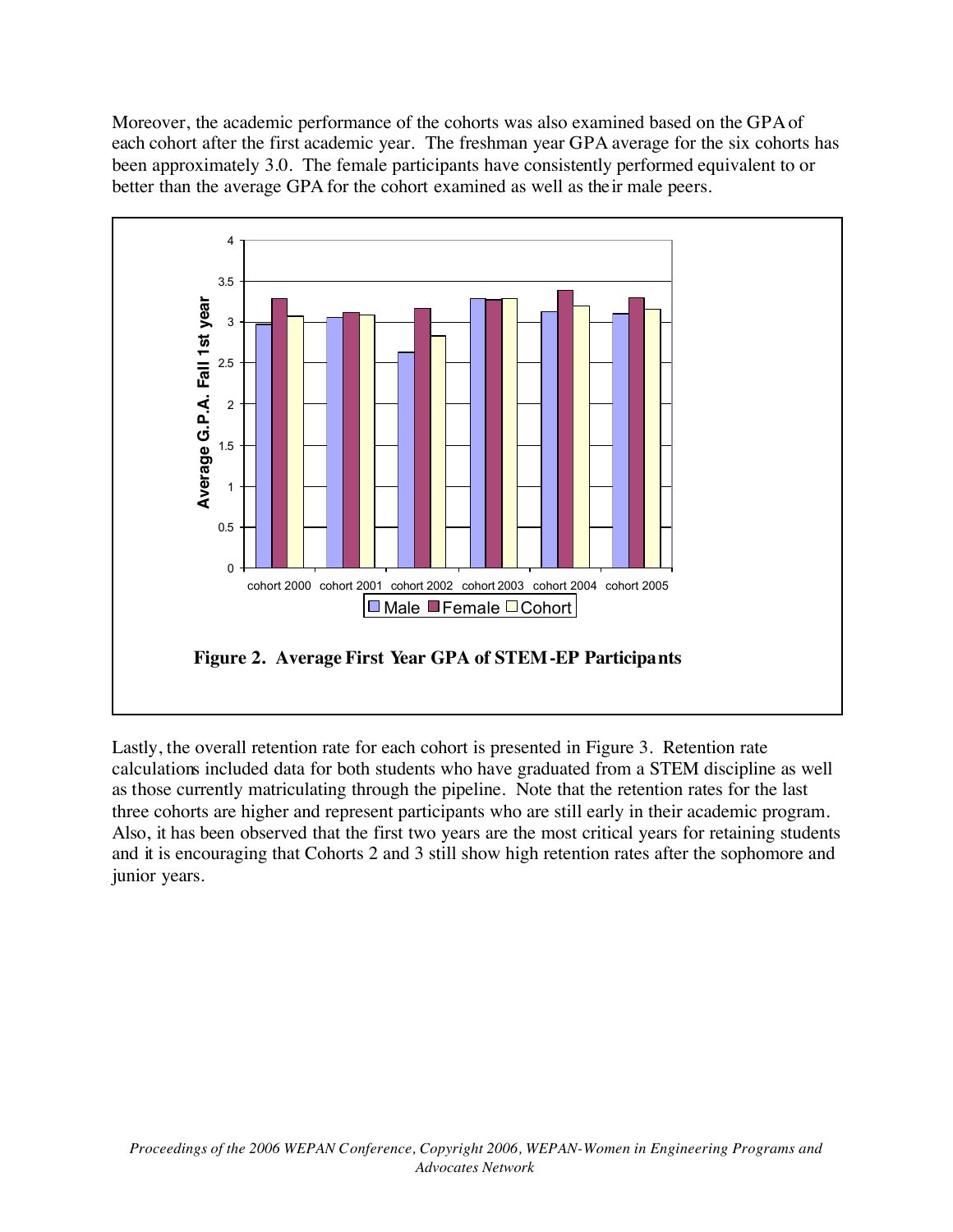

### **Conclusion and Future Activities**

The analysis of the STEM-EP cohort data shows female students performed as well or better than their male counterparts. The program has maintained a relatively high retention rate for both male and female students and STEM-EP has contributed tremendously to the success of their female participants. However, in spite of STEM-EP's success, the authors are presently working on developing additional pipeline programs for the COE. With the overall retention rate of female students in the COE steadily declining from 34% in 2000 to 25% in 2005, there is clearly a strong need to implement more enrichment programs and recruitment efforts targeted to women of color.

#### **References**

- Brainard, S., and Carlin, L. (1997). A Longitudinal Study of Undergraduate Women in Engineering and Science. *In Proceedings of 1997 ASEE/IEEE Frontiers in Education Conference.*
- Chubin, D., May,G., and Babco, E. (2005). Diversifying the Engineering Workforce. Journal of Engineering Education, January 2005, Vol. 94 No. 1.
- National Science Board. (2006). *Science and Engineering Indicators 2006*. Retrieved February 28, 2006 from nsf.gov.

National Science Foundation. (2004). NSF Award Abstract #0411541, *STEM Enhancement Progra*m. Retrieved January 7, 2006 from www.nsf.gov.

National Science Board. (2000). *Science and Engineering Indicators 2000*. Retrieved February 1, 2006 from nsf.gov.